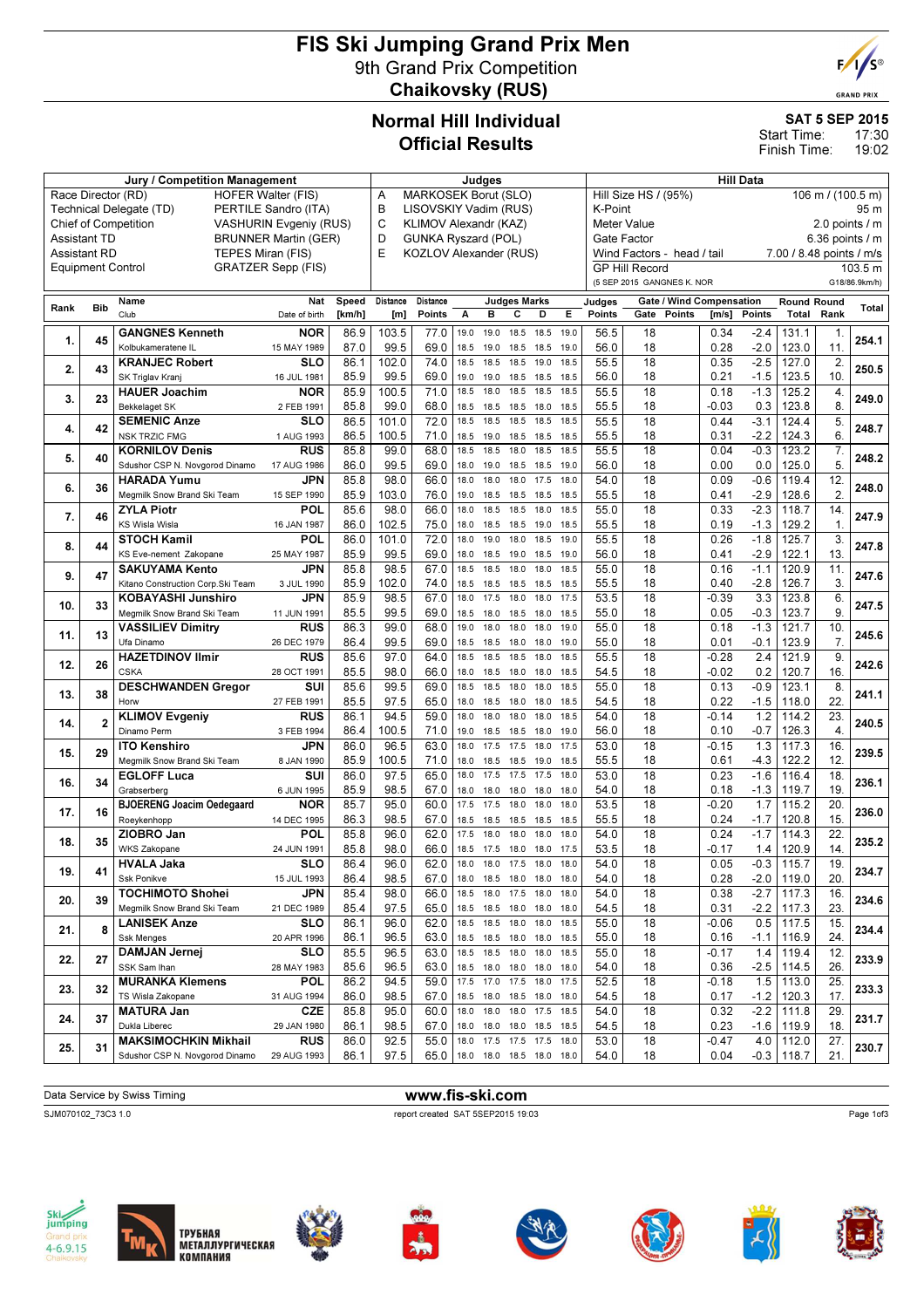# FIS Ski Jumping Grand Prix Men 9th Grand Prix Competition Chaikovsky (RUS)



**GRAND PRIX** 

# Normal Hill Individual Official Results

SAT 5 SEP 2015

17:30 19:02 Start Time: Finish Time:

|                     |                | Name                                          | Nat                       | Speed  | Distance | Distance |      |                          | <b>Judges Marks</b> |      |      | Judges |                 | <b>Gate / Wind Compensation</b> |         |               | <b>Round Round</b> |                   |       |
|---------------------|----------------|-----------------------------------------------|---------------------------|--------|----------|----------|------|--------------------------|---------------------|------|------|--------|-----------------|---------------------------------|---------|---------------|--------------------|-------------------|-------|
| Rank                | <b>Bib</b>     | Club                                          | Date of birth             | [km/h] | [m]      | Points   | А    | в                        | C                   | D    | Е    | Points | Gate            | Points                          | [m/s]   | <b>Points</b> |                    | <b>Total Rank</b> | Total |
|                     |                | <b>PUNGERTAR Matjaz</b>                       | <b>SLO</b>                | 86.4   | 95.5     | 61.0     | 18.0 | 18.0                     | 17.5 18.0           |      | 18.0 | 54.0   | 18              |                                 | 0.08    | $-0.6$        | 114.4              | 21.               |       |
| 26.                 | 25             | <b>SSK Menges</b>                             | 14 AUG 1990               | 86.1   | 96.5     | 63.0     | 18.5 | 18.0                     | 18.0                | 18.0 | 18.0 | 54.0   | 18              |                                 | 0.19    | $-1.3$        | 115.7              | 25.               | 230.1 |
|                     |                | <b>KAELIN Pascal</b>                          | SUI                       | 85.7   | 95.0     | 60.0     | 18.0 | 17.5                     | 17.5                | 18.0 | 18.0 | 53.5   | 18              |                                 | 0.05    | $-0.3$        | 113.2              | 24.               |       |
| 27.                 | 24             | Einsiedeln                                    | 11 JAN 1993               | 85.9   | 94.0     | 58.0     | 17.5 | 17.5                     | 18.0 17.5           |      | 17.5 | 52.5   | 18              |                                 | $-0.14$ | 1.2           | 111.7              | 27.               | 224.9 |
|                     |                | <b>ZNISZCZOL Aleksander</b>                   | POL                       | 86.4   | 95.5     | 61.0     | 17.5 | 17.5                     | 17.5                | 18.0 | 18.0 | 53.0   | $\overline{18}$ |                                 | 0.24    | $-1.7$        | 112.3              | 26.               |       |
| 28.                 | 22             | <b>KS Wisla Wisla</b>                         | 8 MAR 1994                | 86.1   | 95.0     | 60.0     | 17.5 | 17.5                     | 17.5 18.0           |      | 18.0 | 53.0   | 18              |                                 | 0.29    | $-2.0$        | 111.0              | 28.               | 223.3 |
|                     |                | <b>POLASEK Viktor</b>                         | <b>CZE</b>                | 85.9   | 95.0     | 60.0     | 18.0 | 17.0                     | 17.5                | 17.5 | 17.0 | 52.0   | 18              |                                 | 0.08    | $-0.6$        | 111.4              | 30.               |       |
| 29.                 | 21             | Sk Nove mesto na morave                       | 18 JUL 1997               | 85.8   | 92.5     | 55.0     | 17.0 | 17.5                     | 17.5 17.5 17.5      |      |      | 52.5   | 18              |                                 | $-0.01$ | 0.1           | 107.6              | 29.               | 219.0 |
|                     |                | <b>OJALA Juho</b>                             | <b>FIN</b>                | 85.9   | 93.5     | 57.0     | 17.5 | 17.5                     | 17.0                | 17.5 | 18.0 | 52.5   | $\overline{18}$ |                                 | $-0.29$ | 2.5           | 112.0              | 27.               |       |
| 30.                 | 18             | Kuusamon erae-veikot                          | 17 MAR 1995               | 86.0   | 90.5     | 51.0     |      | 17.0 17.5 17.5 17.5 17.5 |                     |      |      | 52.5   | 18              |                                 | $-0.24$ | 2.0           | 105.5              | 30.               | 217.5 |
|                     |                |                                               |                           |        |          |          |      |                          |                     |      |      |        |                 |                                 |         |               |                    |                   |       |
|                     |                | not qualified for final round                 |                           |        |          |          |      |                          |                     |      |      |        |                 |                                 |         |               |                    |                   |       |
|                     |                | <b>KANTYKA Przemyslaw</b>                     | POL                       | 86.2   | 93.5     | 57.0     | 18.0 |                          | 17.5 17.5 18.0      |      | 18.0 | 53.5   | 18              |                                 | $-0.10$ | 0.8           | 111.3              | 31.               |       |
| 31.                 | 10             | Lks Klimczok bystra                           | 15 DEC 1996               |        |          |          |      |                          |                     |      |      |        |                 |                                 |         |               |                    |                   | 111.3 |
|                     |                | <b>BOYARINTSEV Vladislav</b>                  | <b>RUS</b>                | 85.9   | 93.5     | 57.0     |      | 18.0 17.5 17.5 17.5 18.0 |                     |      |      | 53.0   | 18              |                                 | $-0.14$ | 1.2           | 111.2              | 32.               |       |
| 32.                 | 6              | Saint-Petersburg KOR1 Dinamo                  | 31 OCT 1994               |        |          |          |      |                          |                     |      |      |        |                 |                                 |         |               |                    |                   | 111.2 |
| 33.                 | 17             | <b>PASCHKE Pius</b>                           | <b>GER</b>                | 85.3   | 93.0     | 56.0     |      | 18.0 17.5 17.5 17.5 18.0 |                     |      |      | 53.0   | 18              |                                 | $-0.17$ | 1.4           | 110.4              | 33.               | 110.4 |
|                     |                | WSV Kiefersfelden                             | 20 MAY 1990               |        |          |          |      |                          |                     |      |      |        |                 |                                 |         |               |                    |                   |       |
| 34.                 | 30             | <b>CHOI Seou</b>                              | <b>KOR</b>                | 85.2   | 91.5     | 53.0     |      | 17.0 17.5 17.5 17.5 17.5 |                     |      |      | 52.5   | 18              |                                 | $-0.55$ | 4.7           | 110.2              | 34.               | 110.2 |
|                     |                | High1 Resort                                  | 3 DEC 1982                |        |          |          |      |                          |                     |      |      |        |                 |                                 |         |               |                    |                   |       |
| 35.                 | 28             | <b>SHIMIZU Reruhi</b>                         | <b>JPN</b>                | 86.3   | 91.5     | 53.0     |      | 17.0 17.5 17.5 17.5 17.5 |                     |      |      | 52.5   | 18              |                                 | $-0.22$ | 1.9           | 107.4              | 35.               | 107.4 |
|                     |                | Megmilk Snow Brand Ski Team                   | 4 DEC 1993                |        |          |          |      |                          |                     |      |      |        |                 |                                 |         |               |                    |                   |       |
| 36.                 | 20             | <b>NOMME Martti</b>                           | EST                       | 86.2   | 92.0     | 54.0     |      | 17.5 17.0 17.5 17.0 17.5 |                     |      |      | 52.0   | 18              |                                 | 0.12    | $-0.8$        | 105.2              | 36.               | 105.2 |
|                     |                | Voru Sportschool                              | 7 AUG 1993                |        |          |          |      |                          |                     |      |      |        |                 |                                 |         |               |                    |                   |       |
| 36.                 | 3              | <b>SHISHKIN Vadim</b>                         | <b>RUS</b>                | 85.7   | 92.5     | 55.0     |      | 17.5 17.0 17.0 17.5 18.0 |                     |      |      | 52.0   | 18              |                                 | 0.25    | $-1.8$        | 105.2              | 36.               | 105.2 |
|                     |                | Nishniy Tagil                                 | 2 NOV 1995                |        |          |          |      |                          |                     |      |      |        |                 |                                 |         |               |                    |                   |       |
| 38.                 | 14             | <b>WINTER Paul</b>                            | <b>GER</b>                | 85.0   | 91.5     | 53.0     |      | 17.5 17.0 17.0 17.5 18.0 |                     |      |      | 52.0   | 18              |                                 | 0.07    | $-0.5$        | 104.5              | 38.               | 104.5 |
|                     |                | SC Willingen                                  | 5 OCT 1997                |        |          |          |      |                          |                     |      |      |        |                 |                                 |         |               |                    |                   |       |
| 39.                 | 4              | <b>ROMASHOV Alexey</b>                        | <b>RUS</b>                | 85.2   | 91.0     | 52.0     |      | 17.5 17.5 17.5 17.5 18.0 |                     |      |      | 52.5   | 18              |                                 | 0.03    | $-0.2$        | 104.3              | 39.               | 104.3 |
|                     |                | Saint-Petersburg KOR1                         | 29 APR 1992               |        |          |          |      |                          |                     |      |      |        |                 |                                 |         |               |                    |                   |       |
| 40.                 | 19             | <b>GEIGER Karl</b>                            | <b>GER</b>                | 86.5   | 91.0     | 52.0     |      | 17.0 17.0                | 16.5 17.0 17.0      |      |      | 51.0   | 18              |                                 | $-0.05$ | 0.4           | 103.4              | 40.               | 103.4 |
|                     |                | SC 1906 Oberstdorf                            | 11 FEB 1993               |        |          |          |      |                          |                     |      |      |        |                 |                                 |         |               |                    |                   |       |
| 41.                 | 5              | <b>TROFIMOV Roman Sergeevich</b>              | <b>RUS</b>                | 85.6   | 88.0     | 46.0     |      | 17.0 17.0                | 17.5 17.0 17.5      |      |      | 51.5   | 18              |                                 | $-0.03$ | 0.3           | 97.8               | 41.               | 97.8  |
|                     |                | Sdushor CSP N. Novgorod                       | 19 NOV 1989               |        |          |          |      |                          |                     |      |      |        |                 |                                 |         |               |                    |                   |       |
| 42.                 | 15             | <b>HAJEK Antonin</b>                          | <b>CZE</b>                | 85.4   | 87.5     | 45.0     |      | 17.0 17.0 17.0 17.0 17.5 |                     |      |      | 51.0   | 18              |                                 | $-0.17$ | 1.4           | 97.4               | 42.               | 97.4  |
|                     |                | Dukla Liberec                                 | 12 FEB 1987               |        |          |          |      |                          |                     |      |      |        |                 |                                 |         |               |                    |                   |       |
| 43.                 | 12             | <b>KANG Chil-Ku</b>                           | <b>KOR</b>                | 85.6   | 88.5     | 47.0     |      | 17.0 17.0                | 16.5 17.0 17.0      |      |      | 51.0   | 18              |                                 | 0.12    | $-0.8$        | 97.2               | 43.               | 97.2  |
|                     |                | High1 Resort                                  | 8 AUG 1984                |        |          |          |      |                          |                     |      |      |        |                 |                                 |         |               |                    |                   |       |
| 44.                 | 1              | <b>SARDYKO Alexander</b>                      | <b>RUS</b>                | 85.7   | 87.5     | 45.0     |      | 17.0 17.0 16.5 17.0 17.5 |                     |      |      | 51.0   | 18              |                                 | $-0.03$ | 0.3           | 96.3               | 44.               | 96.3  |
|                     |                | Sdushor CSP N.Novgorod-Krasnoyarsk            | 8 MAY 1990                |        |          |          |      |                          |                     |      |      |        |                 |                                 |         |               |                    |                   |       |
| 45.                 | 11             | <b>KLINGA Sebastian</b><br>Lahden Hiihtoseura | <b>FIN</b>                | 84.9   | 87.5     | 45.0     |      | 17.0 17.0 17.0 17.0 17.5 |                     |      |      | 51.0   | 18              |                                 | 0.10    | $-0.7$        | 95.3               | 45.               | 95.3  |
|                     |                |                                               | 26 APR 1992<br><b>CZE</b> |        | 86.5     | 43.0     |      | 17.0 17.0 17.0 17.0 17.5 |                     |      |      | 51.0   | 18              |                                 | $-0.07$ | 0.6           | 94.6               |                   |       |
| 46.                 | $\overline{7}$ | <b>VANCURA Tomas</b><br>TJ Dukla Liberec      | 10 SEP 1996               | 85.8   |          |          |      |                          |                     |      |      |        |                 |                                 |         |               |                    | 46.               | 94.6  |
|                     |                |                                               |                           |        |          |          |      |                          |                     |      |      |        |                 |                                 |         |               |                    |                   |       |
|                     |                |                                               |                           |        |          |          |      |                          |                     |      |      |        |                 |                                 |         |               |                    |                   |       |
| <b>Disqualified</b> |                |                                               |                           |        |          |          |      |                          |                     |      |      |        |                 |                                 |         |               |                    |                   |       |

9 AALTO Antti FIN SCE 4

Reason for disqualification:

SCE 4 : SUIT

Data Service by Swiss Timing **www.fis-ski.com** SJM070102\_73C3 1.0 report created SAT 5SEP2015 19:03

Page 2of3